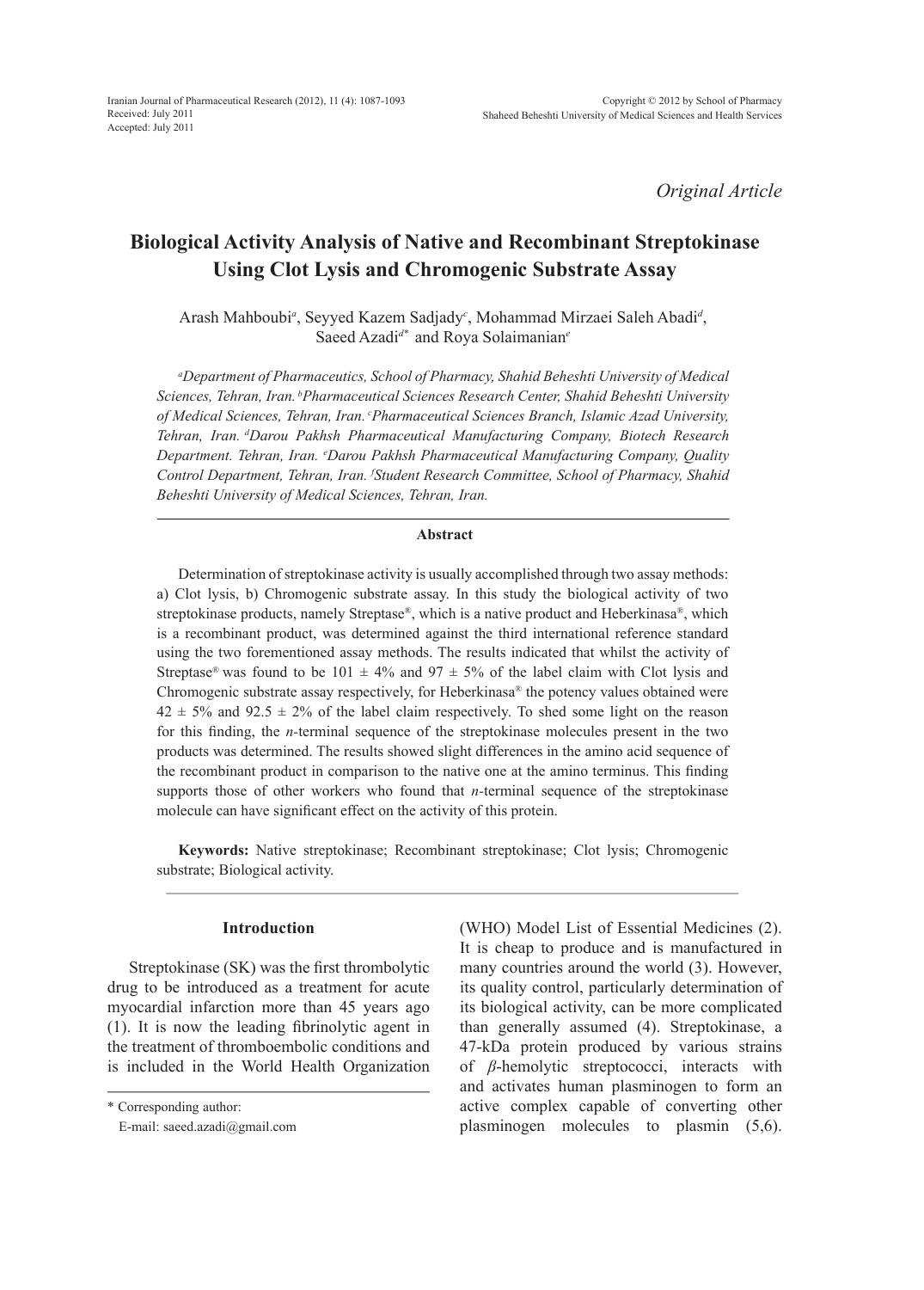Streptokinase consists of 440 amino acids, including a 26-amino acid *n-*terminal signal peptide which is cleaved during secretion to yield the mature 414 amino acid protein (7).

The potency of streptokinase is determined by comparing its capacity to activate plasminogen to form plasmin with the same capacity of international reference standard applying two possible methods: a) Fibrin clot lysis assay, b) Chromogenic substrate assay (without fibrin). The fibrin clot lysis method is based on clotting of fibrinogen in the presence of plasminogen and streptokinase (8). In the second assay, plasminogen activation is measured using the plasmin-specific substrate S-2251™ (9).

In this study, two different streptokinase products were evaluated. The first one, Heberkinasa®, is a recombinant streptokinase product manufactured by HEBER BIOTECH, a company in Cuba. It is obtained through the isolation and cloning of the streptokinase gene of a strain of *Streptococcus equisimilis* group C and its expression in *E. coli*. It contains five mutated amino acids in comparison to the native streptokinase (10, 11). The second product tested, Streptase®, on the other hand, is produced by CLS Behring GmbH, Germany, and is a highly purified streptokinase derived from the culture filtrate of beta-hemolytic streptococci of Lancefield group C. Due to it being a native product as well as its strong fibrinolytic activity, it has frequently been used as the reference product for comparing the potency of a number of streptokinase preparations (12).

The dose of fibrinolytic agents must be carefully controlled since too low or too high a dose may have potentially serious clinical implications (1). On the other hand in order to determine the correct dose of SK products their biological activity must be determined with reasonable accuracy. The objective of this study was, therefore, to evaluate the effect of the assay method used on the potency value of both a recombinant and a native streptokinase product.

# **Experimental**

#### *Streptokinase*

15 vials of two preparations of three batches of streptokinase (five vials for each batch), namely

Streptase® (CLS Behring GmbH, Germany) and Heberkinasa® (HEBER BIOTECH, Cuba) both containing 750000 IU per vial as a lyophilized powder, were tested. The 3rd international standard of streptokinase 00/464 (WHO/NIBSC-UK EN63QG) containing 1030 IU per vial was used as reference standard.

#### *Clot lysis assay*

First the fibrin plate was prepared in the following manner:

Two solutions ((a) and (b)) were prepared as follows:

a) 200 mg of agarose (Merck, Germany) was dissolved in 20 mL phosphate buffer solution with pH of 7.2 and maintained at 56°C.

b) 50 mg of human fibrinogen (Fibrinogen, Fraction 1, Type 1 from Human Plasma, Sigma-Aldrich, USA) was dissolved in 10 mL phosphate buffer solution ( $pH = 7.2$ ).

Twenty hundred  $\mu$ L of 1 mg/mL human plasminogen (Human plasminogen, Hyphen Biomed, France) was added to solution (a) and 500 µL of thrombin (10 NIH unit/vial, from human plasma, Sigma-Aldrich, USA) to solution (b). Clot formation was initiated by mixing solutions (a) and (b) in a Petri dish. It was maintained at 4°C for 30 min. Dilutions, over the range 100-1000 IU/mL, were prepared from the international standard with Milli-Q water and loaded, as duplicate, onto fibrin plate and incubated for 8 h. The zones of lysis produced on the fibrin plates were measured and related to concentration to obtain the dose-response curve for streptokinase. The test samples were prepared by reconstitution of each vial with 1 mL of Milli-Q water. Using the dose-response curve, the streptokinase activity of the samples was determined from zones of lysis produced by appropriate dilutions of each sample loaded on fibrin plates.

#### *Chromogenic substrate assay*

The chromogenic method is an endpoint method using a chromogenic substrate (S-2251 (Val-leu-lys-p-nitroaniline.2HCl); Chromogenix, Milan, Italy), where Streptokinase converts plasminogen to plasmin in solution, and in the absence of fibrin. In this method, a given concentration of Streptokinase results in linear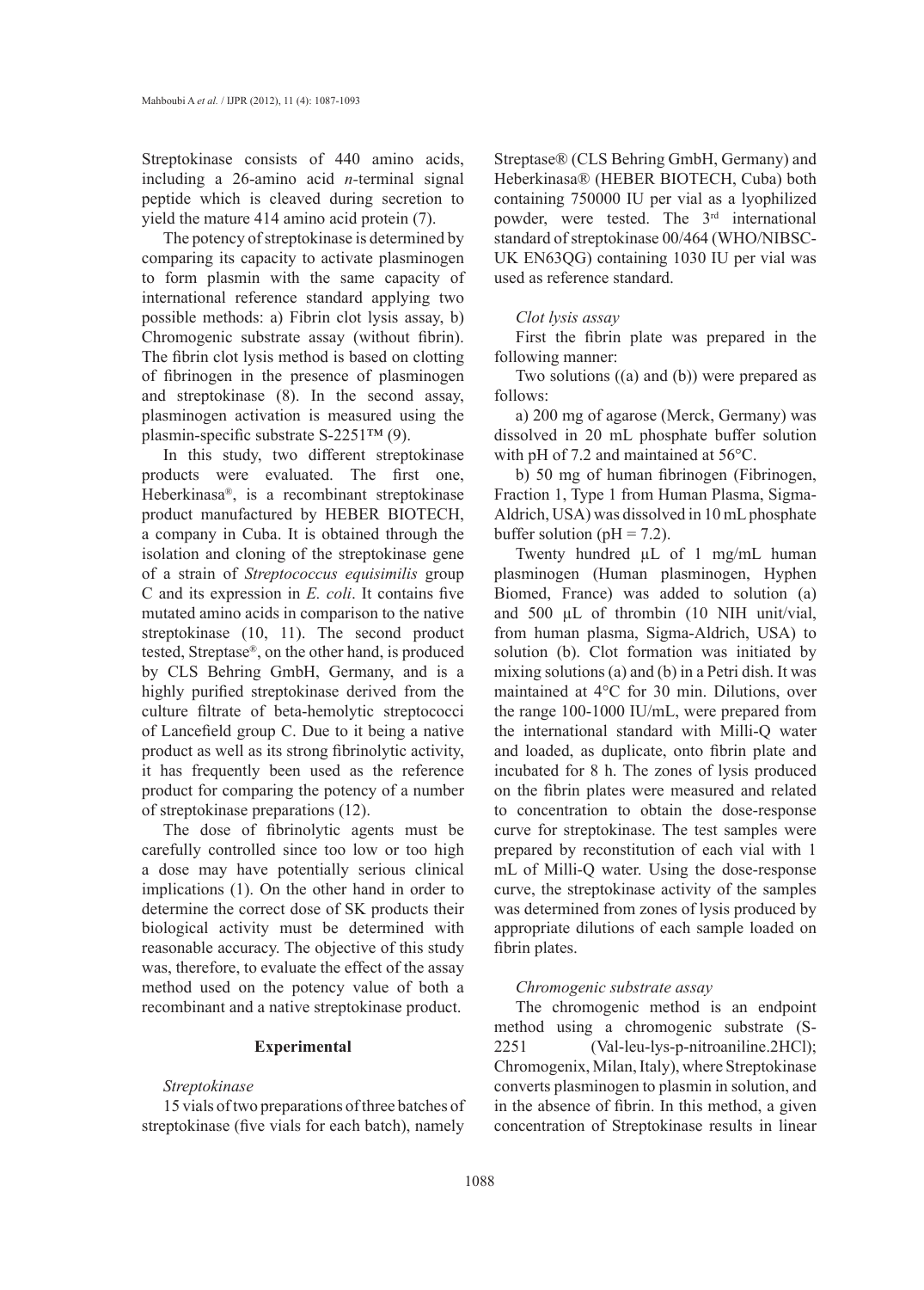generation of active plasmin and accelerating hydrolysis of S-2251, hence resulting in the optical density (OD) of the solution increasing exponentially.

The total amount of product formed, and hence the OD, is proportional to the Streptokinase concentration. Substrate solution was prepared by adding 1 mL of 0.5 M Tris-HCl with pH of 7.4 at 37°C to 1 mL of 3 mM S-2251 (reconstituted in water) and  $5 \mu L$  of 10% Tween 20 (Usb®,USA). This solution was maintained at 37°C and, immediately before use, 45 µL of plasminogen solution (1 mg/mL) were also added. Dilutions for the dose-response curve for Streptokinase were prepared in 10 mM Tris-HCl with pH of 7.4 containing 0.1 mM NaCl and 1mg/mL albumin, over the range 4.0, 2.0, 1.0, 0.5 IU/mL and maintained at 37°C in a microtiter plate. Plasminogen activation was initiated by mixing 60 µL of Streptokinase solution with 40µl of substrate solution. Concentrations of Streptokinase in the activation mixture were, therefore, 2.4, 1.2, 0.6, 0.3 IU/mL. The reaction was allowed to proceed for 20 min and then stopped by addition of 50 µL of 50% acetic acid and the OD was measured at 405 nm (9).

### *N-terminal sequencing*

For *n*-terminal sequencing, native PAGE (Mini-Protean® 3 cell, Bio-Rad, USA) was carried out on 10% polyacrylamide gel followed by Western blotting (Trans-Blot®, Bio-Rad, USA) onto PVDF membrane. Then, the sequence of *n-*terminal region of the two products was analyzed by Edman degradation method using a micro sequencer (Applied Biosystems, Procise Model 492).

### **Results and Discussion**

In the following Myocardial Infarction, if the correct dose of Streptokinase is administered within a certain time, the chances of survival increases considerably. Therefore, it is vital to be able to assign accurate potency values to Streptokinase preparations. In the present study the activity of two products (native vs. recombinant) were determined by two different methods. The average of potency results obtained for the two samples using the two methods are given in Table 1 and presented diagrammatically in Figure 1. The activity of Streptase® was found to be  $101 \pm 4\%$  and  $97 \pm 5\%$  of the label claim with Clot lysis and Chromogenic substrate assay respectively. These results are within the acceptable limits of the European pharmacopeia requirements of potency (90-111% of stated potency). For Heberkinasa® the potency values obtained were  $42 \pm 5\%$  of the label claim with the Chromogenic substrate assay and 92.5  $\pm$  2% with the Clot lysis test. However, in a recent international collaborative study, both methods gave equivalent results when the third international standard for streptokinase was being evaluated (9).

In order to investigate the reason for the different results obtained in the present work in comparison to the aforementioned study, Native-PAGE analysis of the two products was carried out (Figures 2 and 3). The results showed that the recombinant SK, present in Heberkinasa®, moved more rapidly on the gel than the native form contained in Streptase®. This finding suggests that the structure of the two forms of SK is, to some extent, different. N-terminal sequencing of the two proteins confirmed this finding. The sequencing of the first 6 amino acids revealed the presence of an additional methionine (Met) in the recombinant protein (Table 1).

In other studies these assay discrepancies have also been attributed to the exact sequence of the *n-*terminal amino acid residues in streptokinase which is known to be important for plasminogen binding and activation (13) by a mechanism termed ‹molecular sexuality (14). The first amino acid residue in *n-*terminus of native streptokinase is Ile. Establishment of a salt bridge between Ile1 of streptokinase and Asp740 of plasminogen is necessary for streptokinase to induce an active site in plasminogen by a non-proteolytic mechanism. In two studies mutation of Ile1of streptokinase to an alanine caused a decrease in plasminogen activity (to  $23 \pm 7\%$  that of wild-type SK) (7, 14). If, as a result of incomplete processing of the protein in E.coli, Ile1 is substituted with methionine at the protein›s *n-*terminal, recombinant streptokinase may exhibit a different profile of activity and fibrin-dependency (16, 17). Other studies have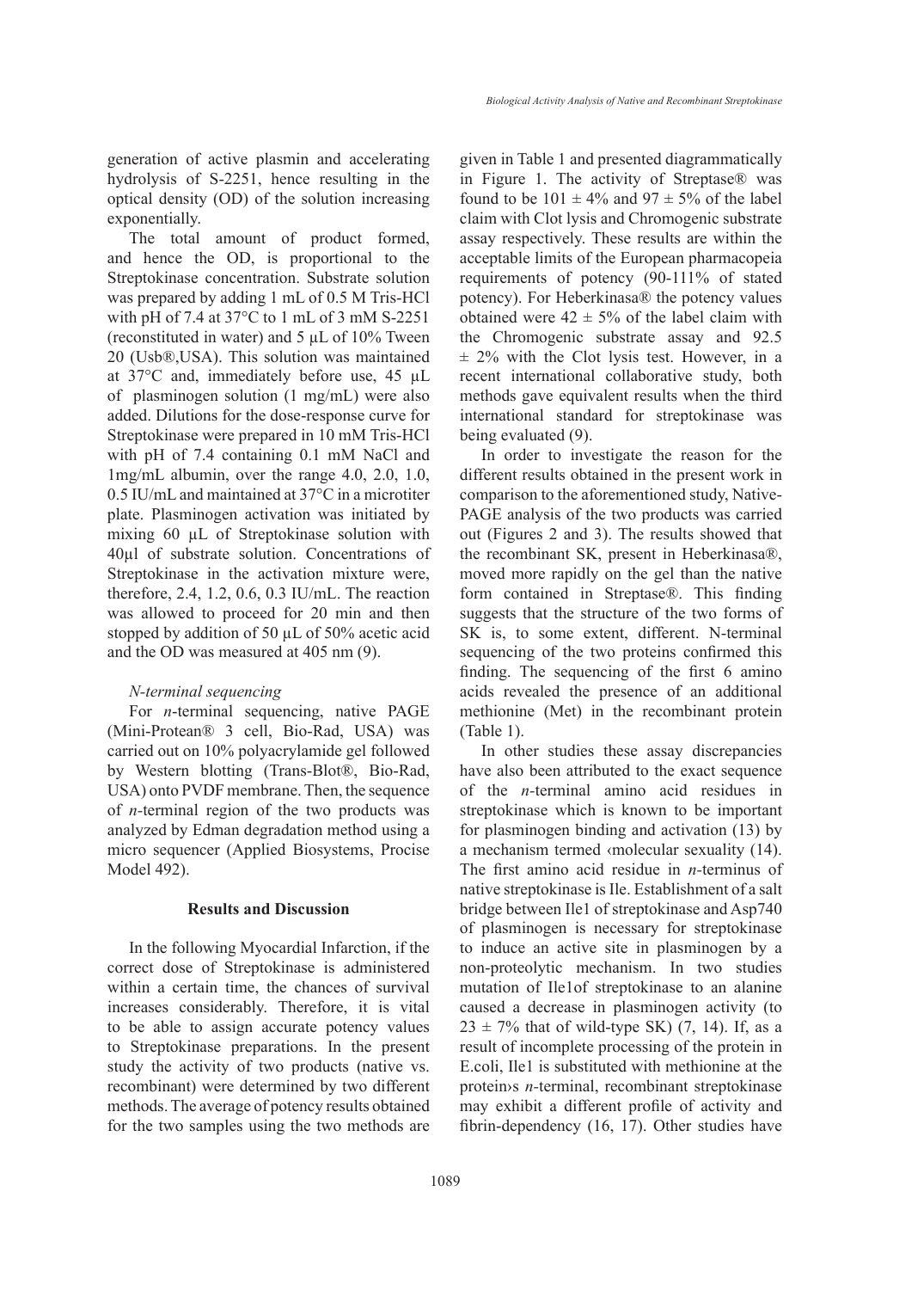



Figure 1. The streptokinase products activity assessed by fibrin-clot and chromogenic methods. Analysis of biological activity of native and recombinant streptokinase using Clot lysis and Chromogenic substrate assay. Arash Mahboubi

| <b>Table 1.</b> Potency results and <i>n</i> -terminal sequencing of two streptokinase preparations. |  |  |
|------------------------------------------------------------------------------------------------------|--|--|
|                                                                                                      |  |  |

| <b>Sample</b>          | Chromogenic substrate assay | Clot lysis assay | <i>N</i> -terminal sequence |
|------------------------|-----------------------------|------------------|-----------------------------|
| Streptase <sup>®</sup> | $97 \pm 5\%$                | $101 \pm 4\%$    | $I-A-G-P-E-W$               |
| Heberkinasa®           | $42 \pm 5\%$                | $92.5 \pm 2\%$   | $M-I-A-G-P-E$               |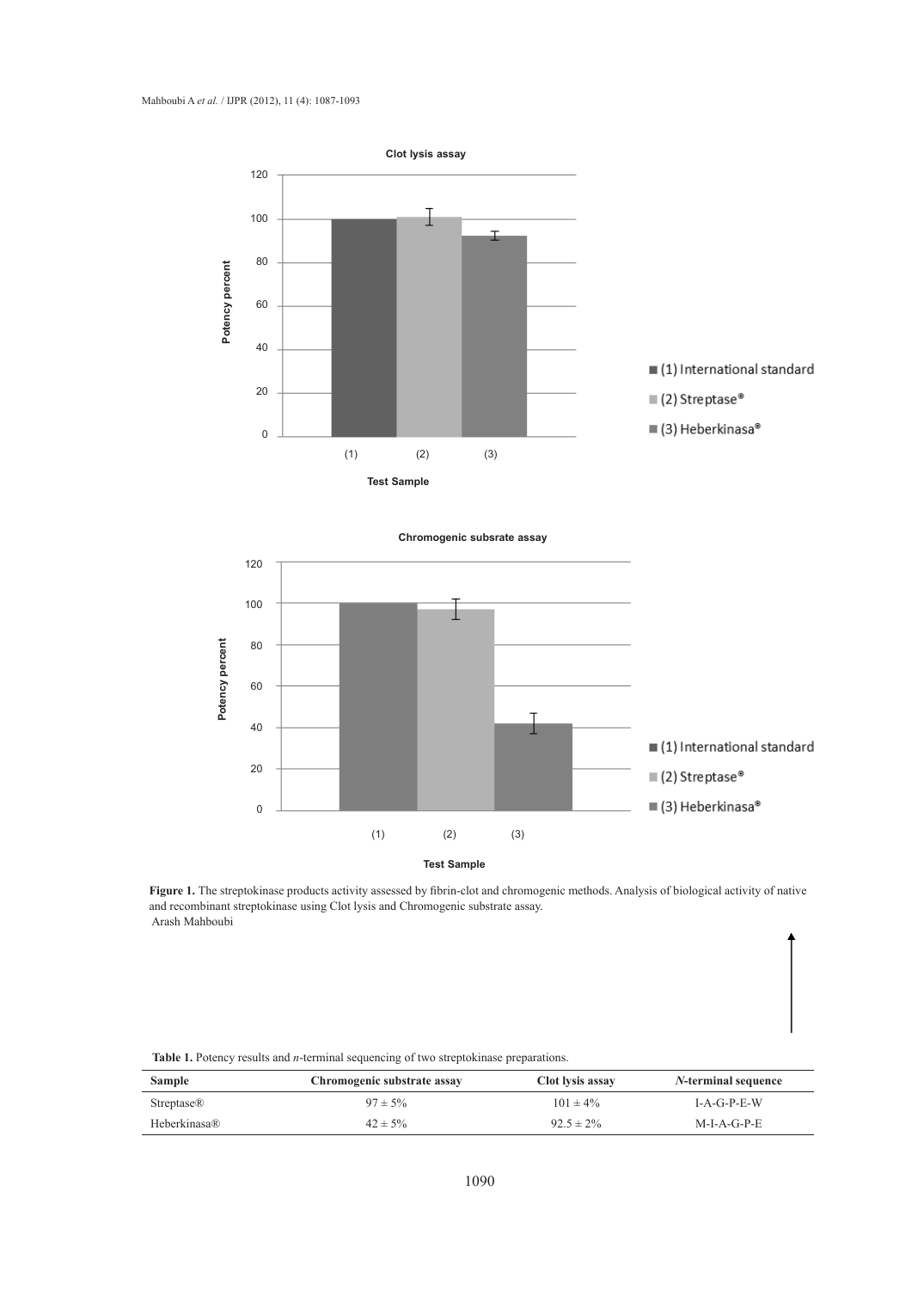

**Figure 2.** Native PAGE analysis of two streptokinase products. Lane (A) Heberkinasa® Lane (B) Streptase® Analysis of biological activity of native and recombinant streptokinase using Clot lysis and Chromogenic substrate assay Arash Mahboubi

also suggested that small modifications in the sequence of native streptokinase at the aminoor carboxy-terminal can have significant effects on its activity and fibrin-dependence. In the present study, the native form of streptokinase, which is contained in Streptase® and has identical sequence with international standard, exhibited similar results using both assay methods (with or without fibrin). On the other hand, the recombinant streptokinase present in Heberkinasa®, with the *n-*terminal methionine, showed discrepant results, i.e. the assay result depended on the type of test employed and possibly the presence of fibrin in the method.

In a multi-center study, the 3rd IS was calibrated using various assay systems, including chromogenic substrate and fibrin clot lysis assay 9. The results of this collaborative study showed acceptable conformity within and between the laboratories, with no considerable differences between the different methods. Based on the recommendations from the aforementioned collaborative study, the chromogenic method, which does not include fibrin, became the European Pharmacopoeia (EP) method for streptokinase potency determination from January 2004 and the British Pharmacopoeia (BP) method from December 2004, when it replaced a method involving fibrin clot (18, 19). Analysis of the results from the collaborative study to establish the 3rd international standard showed that the fibrin-dependent test (clot lysis) was not necessary where the test streptokinase and the international standard were identical, i.e. of the native type. However, where recombinant streptokinase is not identical to the international standard, because of incomplete processing or making changes to the molecule to either reduce immunogenicity or to develop new variants, our study confirms that the situation becomes more complicated. Hence, it may not be possible to assign correct potency values to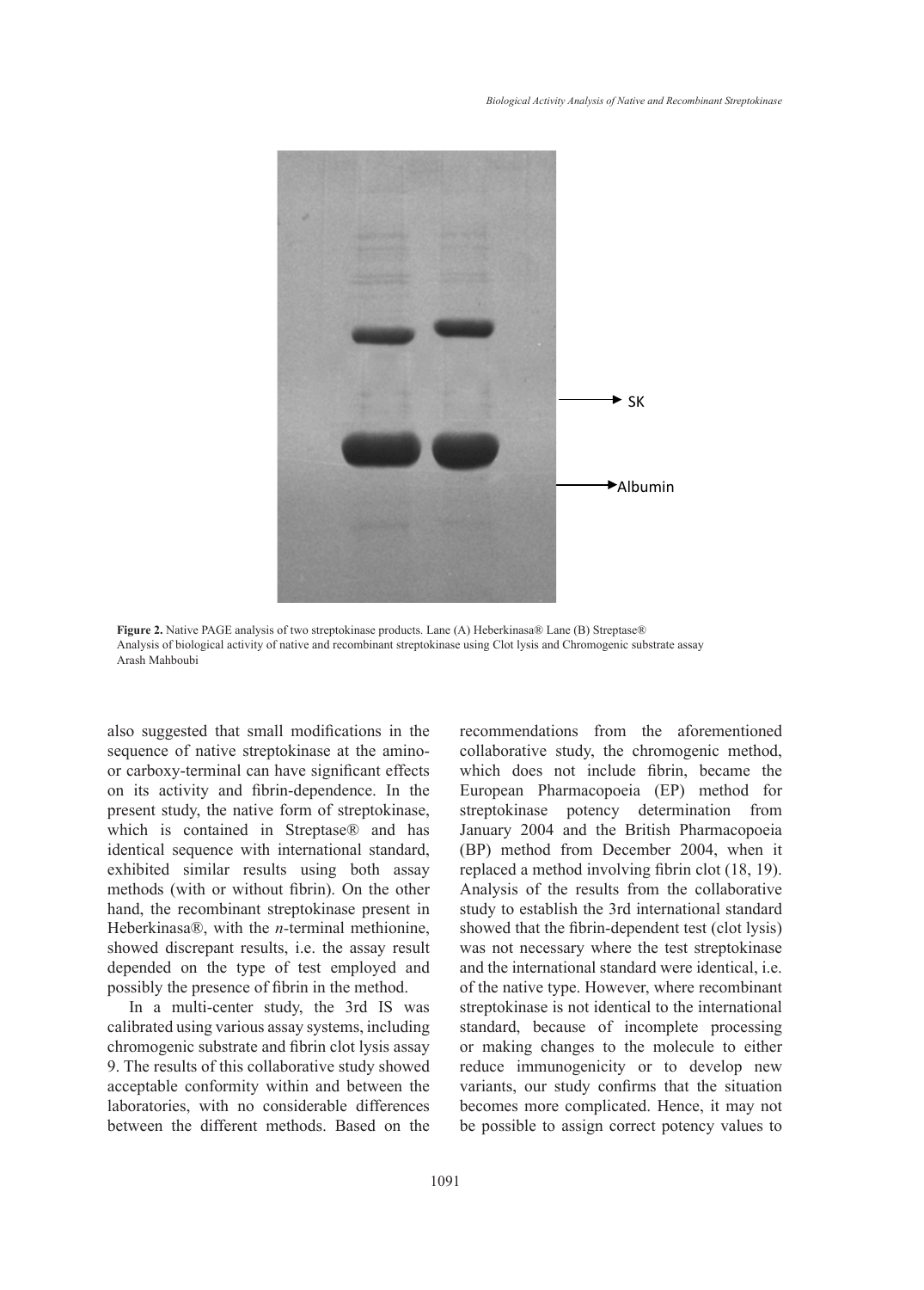

**Figure 3.** Densitometric comparison of two preparations on native gel stained with coomassie blue. (A) Heberkinasa®, (B) Streptase® Analysis of biological activity of native and recombinant streptokinase using Clot lysis and Chromogenic substrate assay. Arash Mahboubi